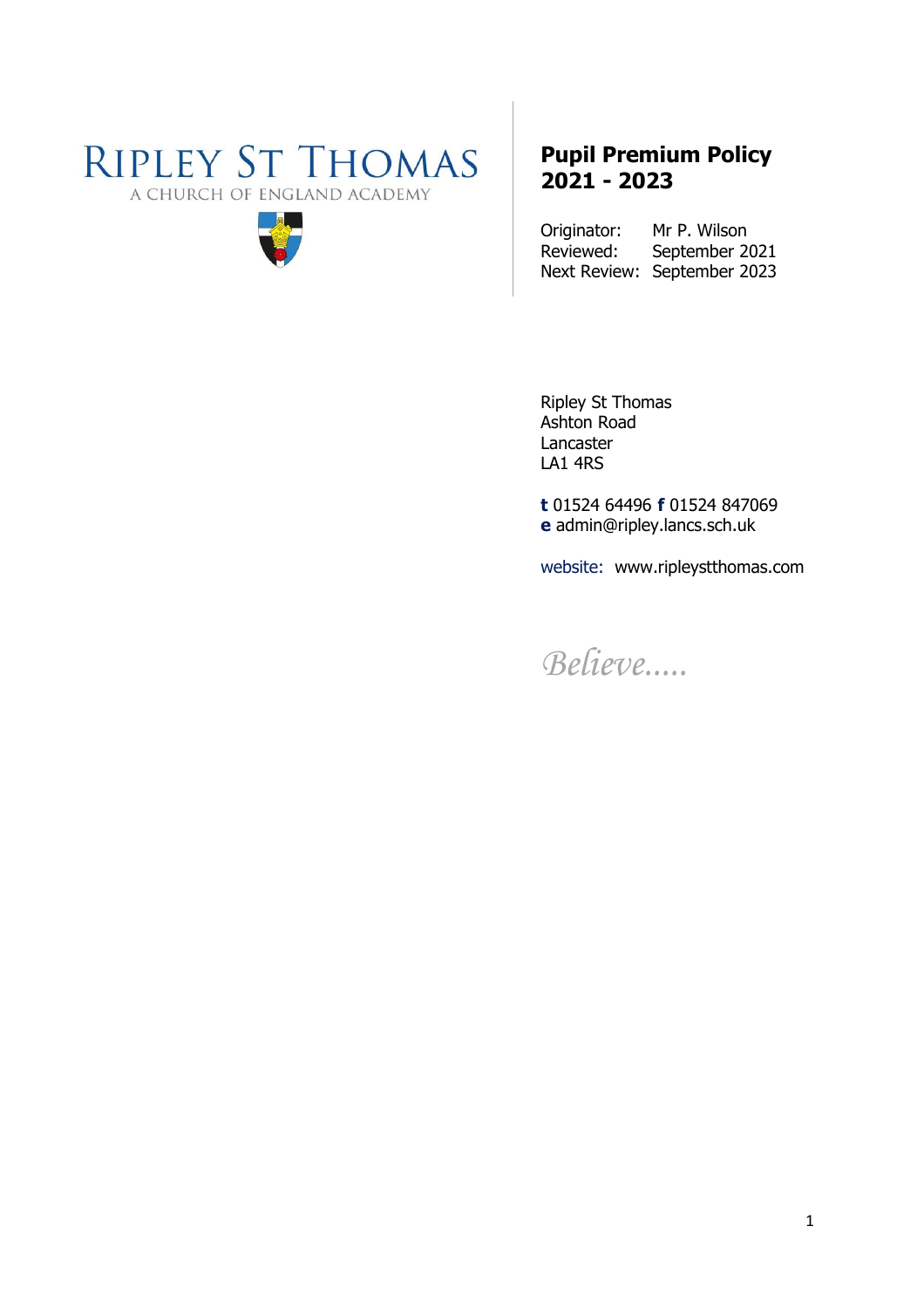## **Context**

Introduced in 2011, the Pupil Premium is a sum of money given to schools each year by the Government to improve the attainment of disadvantaged children**.**

The school receives additional funding in the form of Pupil Premium for children entitled to free school meals in the last 6 years, and children currently in local authority care. The school also receives additional funding in the form of Pupil Premium for pupils recently adopted from care under the Adoption and Children Act 2002 or children who have left care under a Special Guardianship or Residence Order.

In June 2020 the government announced extra funding to support children and young people to catch up on missed learning caused by coronavirus (COVID19). This will provide an extra £145 for each eligible child in receipt of the Pupil Premium. This is especially important for the most vulnerable pupils and pupils from disadvantaged backgrounds who may have been affected.

The amount of funding available, the school's aims in spending the funding, policy and procedures for ensuring these aims are met and reporting measures are all provided in this Pupil Premium Policy.

#### **1. Pupil Premium Grant**

The Pupil Premium Grant that is available for the academic year is as follows:

| Disadvantaged pupil                                                                                                                                        | <b>Pupil Premium</b><br>per pupil |
|------------------------------------------------------------------------------------------------------------------------------------------------------------|-----------------------------------|
| Pupils in Year 7 to Year 11 entitled to free school meals in the<br>previous six years (Ever 6 FSM).                                                       | £955                              |
| Looked After Children (LAC).                                                                                                                               | £2,345                            |
| Children adopted from care under the Adoption and Children Act<br>2002 and children who have left care under a Special Guardianship<br>or Residence Order. | £2,345                            |

#### **Service pupil premium (SPP)**

Service Pupil [Premium](https://www.gov.uk/government/publications/the-service-pupil-premium) is additional funding for schools, but it is not based on disadvantage.

Schools get £310 for every pupil with a parent who:

- is serving in HM Forces
- has retired on a pension from the Ministry of Defence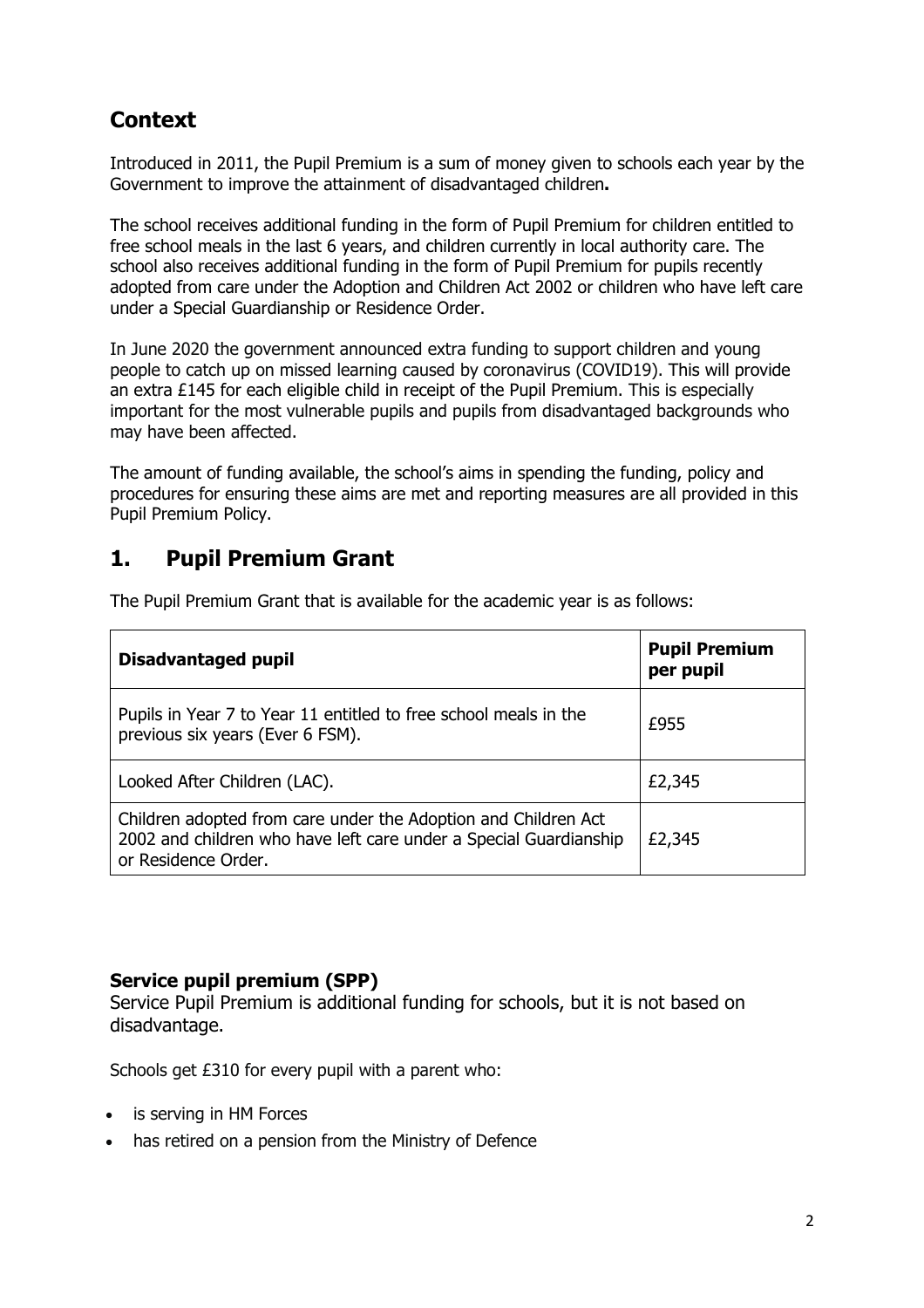#### **2. Statement of intent**

It is our intention that children in receipt of Pupil Premium achieve to the best of their ability despite any barriers to learning that present themselves.

It is our intention that children in receipt of Pupil Premium have high levels of attendance and receive support for this where it is necessary.

It is our intention that children in receipt of Pupil Premium have as many opportunities as possible to experience co-curricular activities and educational trips, regardless of barriers to this.

## **3. Success criteria**

The attainment and progress of children in receipt of Pupil Premium at least match or are rapidly approaching those of all pupils.

Reducing in-school gaps between children in receipt of the Pupil Premium in terms of progress and attainment when compared to their peers.

From each different starting point, the proportions of pupils making expected progress and the proportions exceeding expected progress in English and in Mathematics are similar to, or are rapidly approaching, those for all pupils.

- 3.1 Pupils make substantial and sustained progress **throughout all year groups across many subjects,** including English and Mathematics.
- 3.2 Reducing the difference between the progress 8 score of children in receipt of the Pupil Premium and their peers.
- 3.3 Reducing any gaps between children in receipt of the Pupil Premium and their peers in terms of reading by the end of Year 9.
- 3.4 Reducing any gaps between the attendance of children in receipt of the Pupil Premium and their peers across all year groups.
- 3.5 All children in receipt of the Pupil Premium to have access to careers education throughout school. This will include being prioritised for a formal careers guidance interview at the end of Year 10/beginning of Year 11.
- 3.6 All children in receipt of the Pupil Premium to be in education, employment or training post-16 and post-18. This will be tracked by the academy when pupils leave.
- 3.7 Continuing to provide a vast range of co-curricular and educational trips that are on offer to children in receipt of the Pupil Premium.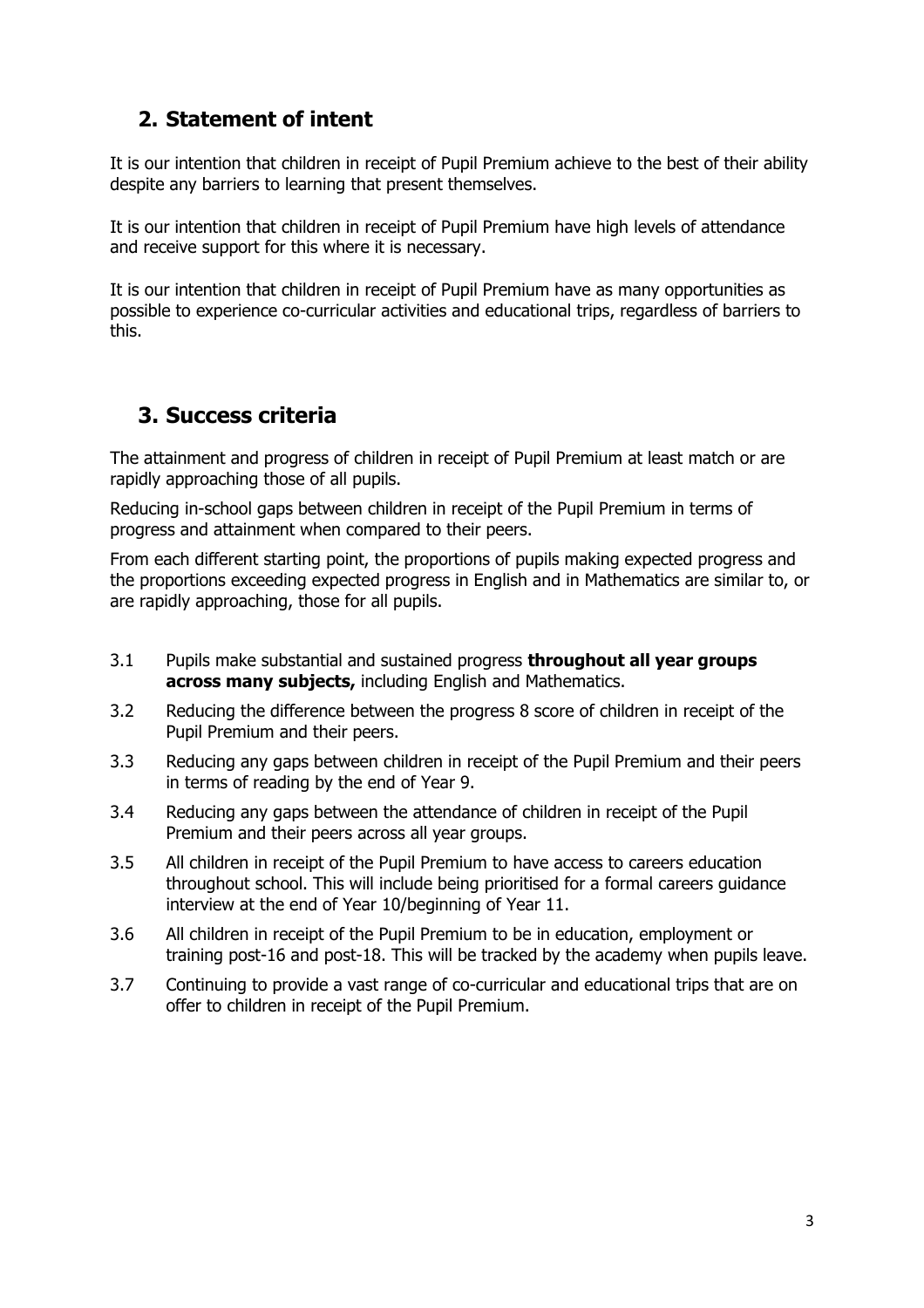## **4. Underpinning principles**

- 4.1 Provision is based on assessment and identification of individual needs for each child in receipt of Pupil Premium.
- 4.2 Ensuring that all children in receipt of the Pupil Premium benefit from the funding, not just those who are underperforming.
- 4.3 Underachievement at all levels is targeted (not just lower attaining pupils).
- 4.4 Provision will draw on research evidence so that funding is allocated to the activities that are most likely to have an impact on improving achievement. This can be viewed and evidenced in the Pupil Premium Statement Strategy for 2021/2022.
- 4.5 The Academy will take a long term view, trying to stop achievement gaps from widening long before the end of a key stage.
- 4.6 The Academy aims to support the provision of co-curricular activities and educational trips that are on offer for children in receipt of the Pupil Premium.

## **5. Key Strategies**

- 5.1 Assigning a Senior Leader to champion the educational needs of children in receipt of the Pupil Premium and ensure the implementation of this policy.
- 5.2 Ensuring that teachers know which pupils are eligible for the Pupil Premium so that they can take responsibility for accelerating their progress. The Pupil Premium register is easily accessible for all staff, and viewed within their electronic mark book.
- 5.3 Ensuring that **all** children across the school receive high quality teaching.
- 5.4 Maximizing the time children have to "catch up" through improving attendance and punctuality, providing earlier intervention (in literacy and numeracy), extending learning out of school hours (e.g. breakfast club, homework club).
- 5.5 Using achievement data frequently to check whether interventions or techniques are working and making adjustments accordingly, rather than just using the data retrospectively to see if something has worked.
- 5.6 Providing well-targeted support to improve attendance, behaviour or links with families where these are barriers to a pupil's learning.
- 5.7 Working in partnership with parents to ensure the best outcomes for all pupils. Set amounts of funding is not specifically allocated but will be used to benefit the progress of all children in receipt of the Pupil Premium.
- 5.8 Due to the number of educational trips and co-curricular activities at our school, pupil premium funding will be considered on a case by case basis with priority given to those trips essential to the curriculum.
- 5.9 Leaders in school will work closely with Progress Leaders/Progress Tutors to identify and fund specific barriers to learning where it is needed.